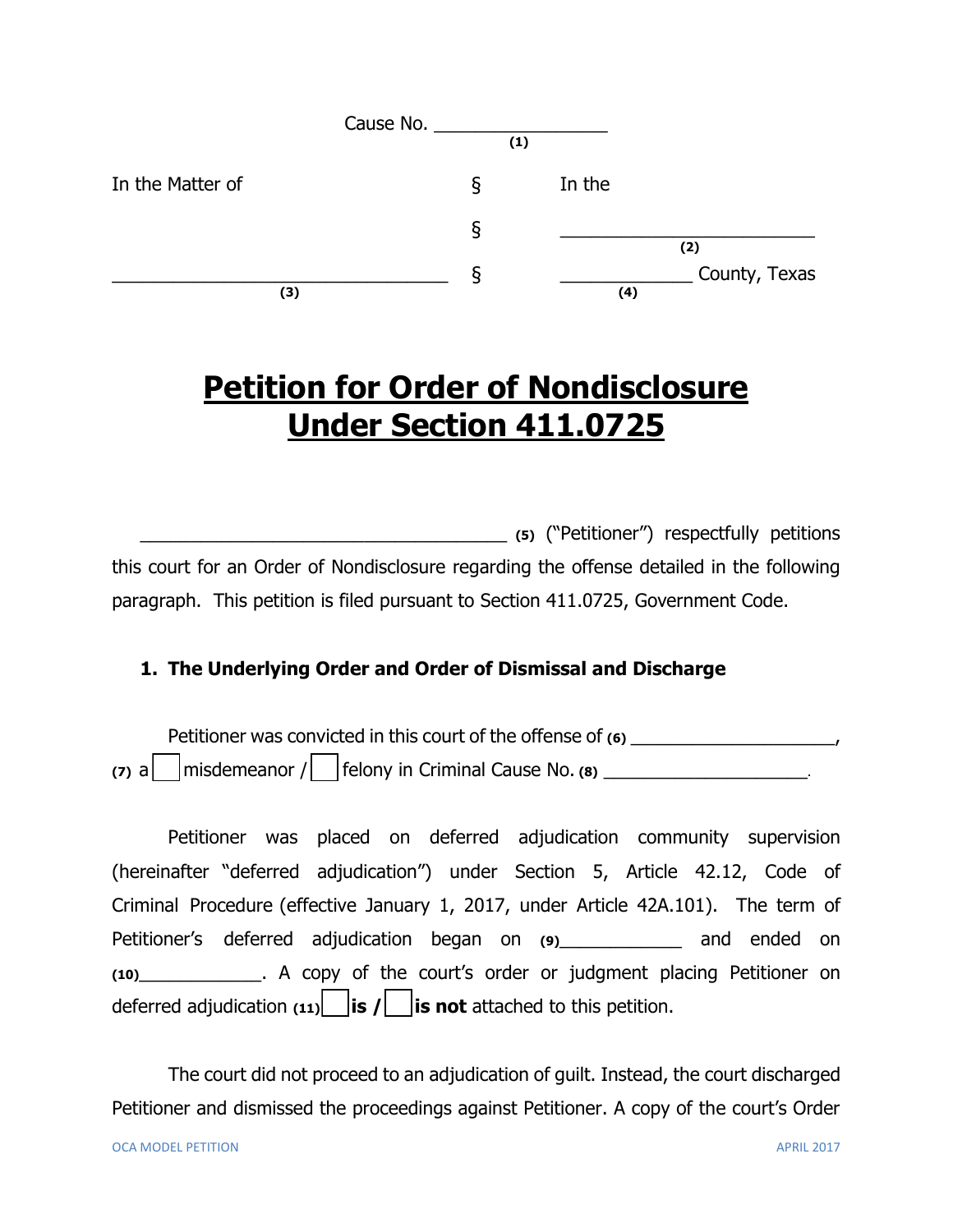of Discharge and Dismissal **(12) is / is not** attached to this petition. The date of the discharge and dismissal order is \_\_\_\_\_\_\_\_\_\_\_\_. **(13)**

#### **2. Petitioner Satisfies the Requirements of Gov't Code Section 411.0725**

Petitioner satisfies the requirement that a petitioner **not be eligible** for an automatic order of nondisclosure under Sec. 411.072 because (check all that apply): **(14)**

A. The misdemeanor offense for which Petitioner is requesting an order of nondisclosure falls under one of the following chapters of the Penal Code:

- 20 (kidnapping, unlawful restraint, smuggling of persons),
- 21 (sexual offenses),
- 22 (assaultive offenses),
- 25 (offenses against the family),
- 42 (disorderly conduct and related offenses),
- 43 (public indecency offenses),
- 46 (weapons offenses), or
- 71 (organized crime offenses).

B. In the case that Petitioner is requesting an order of nondisclosure, this court filed an affirmative finding that it is not in the best interest of justice for Petitioner to receive an automatic order of nondisclosure under Sec. 411.072, Government Code.

C. The offense for which Petitioner is requesting an order of nondisclosure is a felony.

D. Petitioner has previously been convicted of or placed on deferred adjudication for another offense other than an offense under the Transportation Code punishable by fine only. (A list of offenses of which Petitioner has been previously convicted or placed on deferred adjudication and the dates  $\Box$  **is**  $\prime \Box$  **is not** attached to the petition.)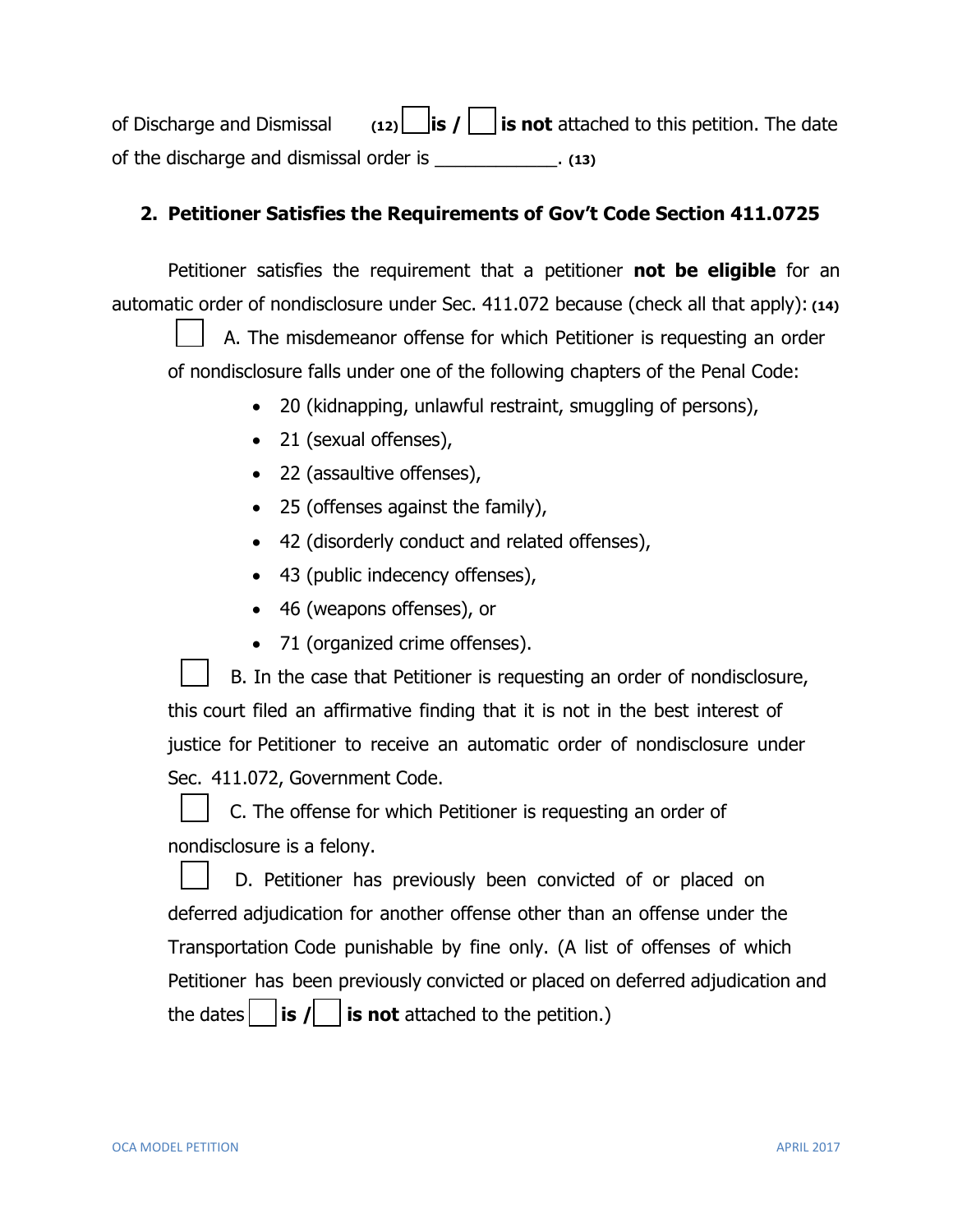Petitioner has met the waiting period requirement of Section 411.0725(e) as indicated below (check one): **(15)**

> on or after the fifth anniversary of the discharge and dismissal (Petitioner's offense was a felony); or

on or after the second anniversary of the discharge and dismissal (Petitioner's offense was a misdemeanor under Chapter 20, 21, 22, 25, 42, 43, or 46, Penal Code); or

on or after the discharge and dismissal (Petitioner's offense was a misdemeanor which was **not** under Chapter 20, 21, 22, 25, 42, 43, or 46, Penal Code).

#### **3. Petitioner Satisfies the Requirements of Gov't Code Section 411.074**

Petitioner satisfies the requirements of Section 411.074, Government Code, in that during the period after the court placed Petitioner on deferred adjudication for the offense for which the order of nondisclosure is requested, and during any applicable waiting period (described in Section 2 above) after completion of Petitioner's deferred adjudication, Petitioner was not convicted of or placed on deferred adjudication under Section 5, Article 42.12, Code of Criminal Procedure (effective January 1, 2017, under Article 42A.101), for any offense other than an offense under the Transportation Code punishable by fine only.

Further, Petitioner was not convicted of or placed on deferred adjudication for and has never been previously convicted of or placed on any other deferred adjudication for any of the following:

- (A) an offense requiring registration as a sex offender under Chapter 62, Code of Criminal Procedure;
- (B) an offense under Texas Penal Code Section 20.04 (aggravated kidnapping);
- (C) an offense under any of the following Texas Penal Code Sections: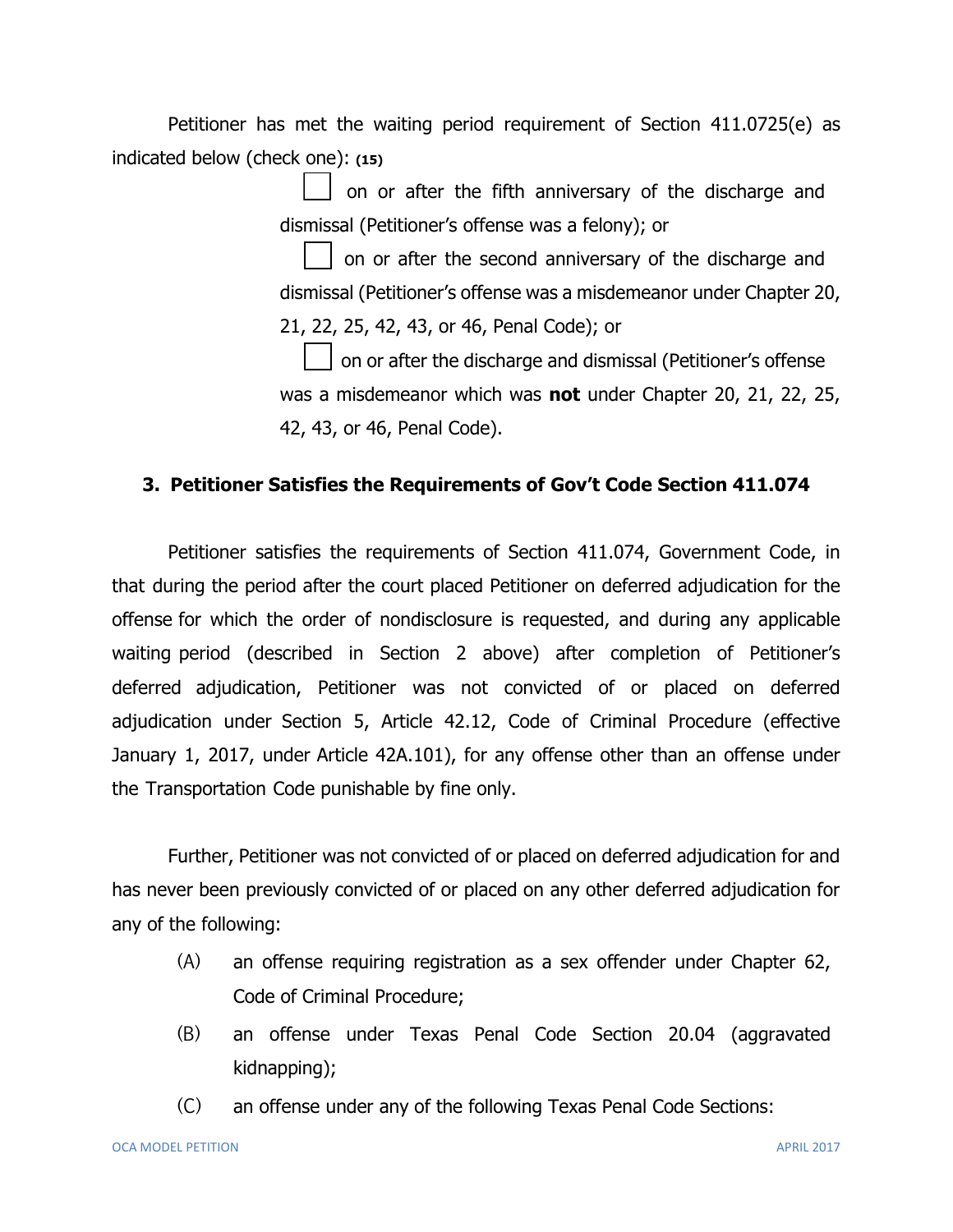- 19.02 (murder);
- $\bullet$  19.03 (capital murder);
- 20A.02 (trafficking of persons);
- 20A.03 (continuous trafficking of persons);
- 22.04 (injury to a child, elderly individual, or disabled individual);
- 22.041 (abandoning or endangering a child);
- 25.07 (violation of court orders or conditions of bond in a family violence, sexual assault or abuse, stalking, or trafficking case);
- 25.072 (repeated violation of certain court orders or conditions of bond in family violence, sexual assault or abuse, stalking, or trafficking case); or
- 42.072 (stalking); or
- (D) any other offense involving family violence, as defined by Section 71.004, Family Code.

Additionally, the court did not make an affirmative finding that the offense for which Petitioner is requesting an order of nondisclosure involved family violence, as defined by Section 71.004, Family Code.

#### **4. Petitioner is Entitled to File a Petition for an Order of Nondisclosure**

Petitioner is entitled to file this petition because Petitioner has satisfied each of the requirements necessary to be so entitled. A person is entitled to file a petition for an order of nondisclosure under Sec. 411.0725, Government Code, if the person:

- was placed on deferred adjudication for a misdemeanor or felony offense;
- received a discharge and dismissal of the proceedings against him or her; and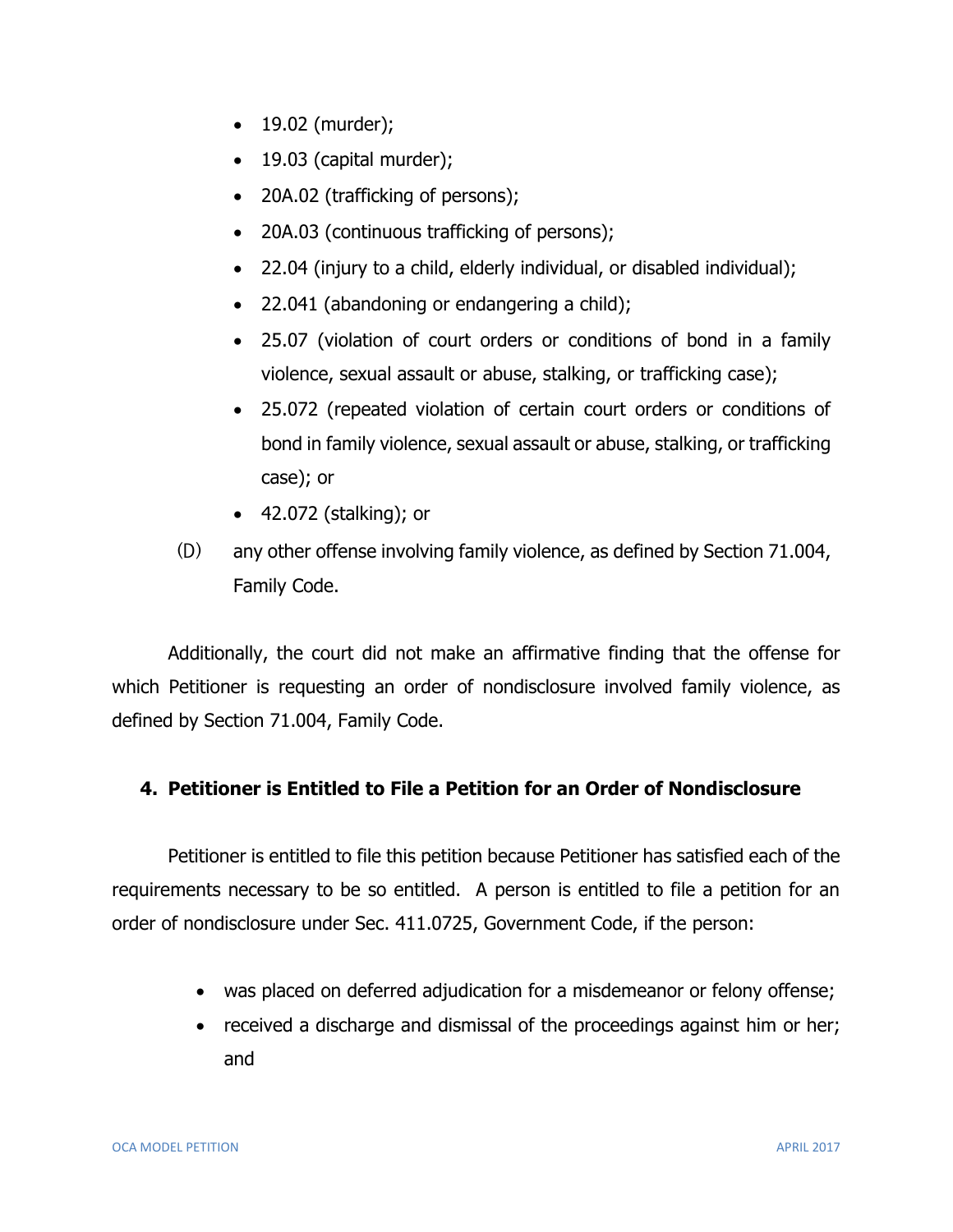• has met the requirements of Sections 411.0725 and 411.074, Government Code, including: not being eligible for an order of nondisclosure under Sec. 411.072; waiting the requisite amount of time to file a petition for an order of nondisclosure; never having been convicted of or placed on deferred adjudication for an offense listed under Sec. 411.074(b), Government Code; no affirmative finding by the court that the offense for which Petitioner is requesting an order of nondisclosure involved family violence as defined by Sec. 71.004, of the Family Code; and during the period after the court pronounced the sentence and during any applicable waiting period, Petitioner was not convicted of or placed on deferred adjudication for any offense other than an offense under the Transportation Code punishable by fine only.

### **5. Issuance of an Order of Nondisclosure is in the Best Interest of Justice**

The issuance of an Order of Nondisclosure in this case would be in the best interest of justice.

#### **6. The Fee to File the Petition has been Paid or Otherwise Satisfied**

The fee to file this petition is the total amount of the fee required to file a civil petition and \$28.00, or a petitioner may submit a Statement of Inability to Afford Payment of Court Costs in lieu of paying the filing fee. Petitioner has included: **(16)**

the required filing fee; or

a Statement of Inability to Afford Payment of Court Costs in lieu of the required filing fee.

#### **7. Prayer for Relief**